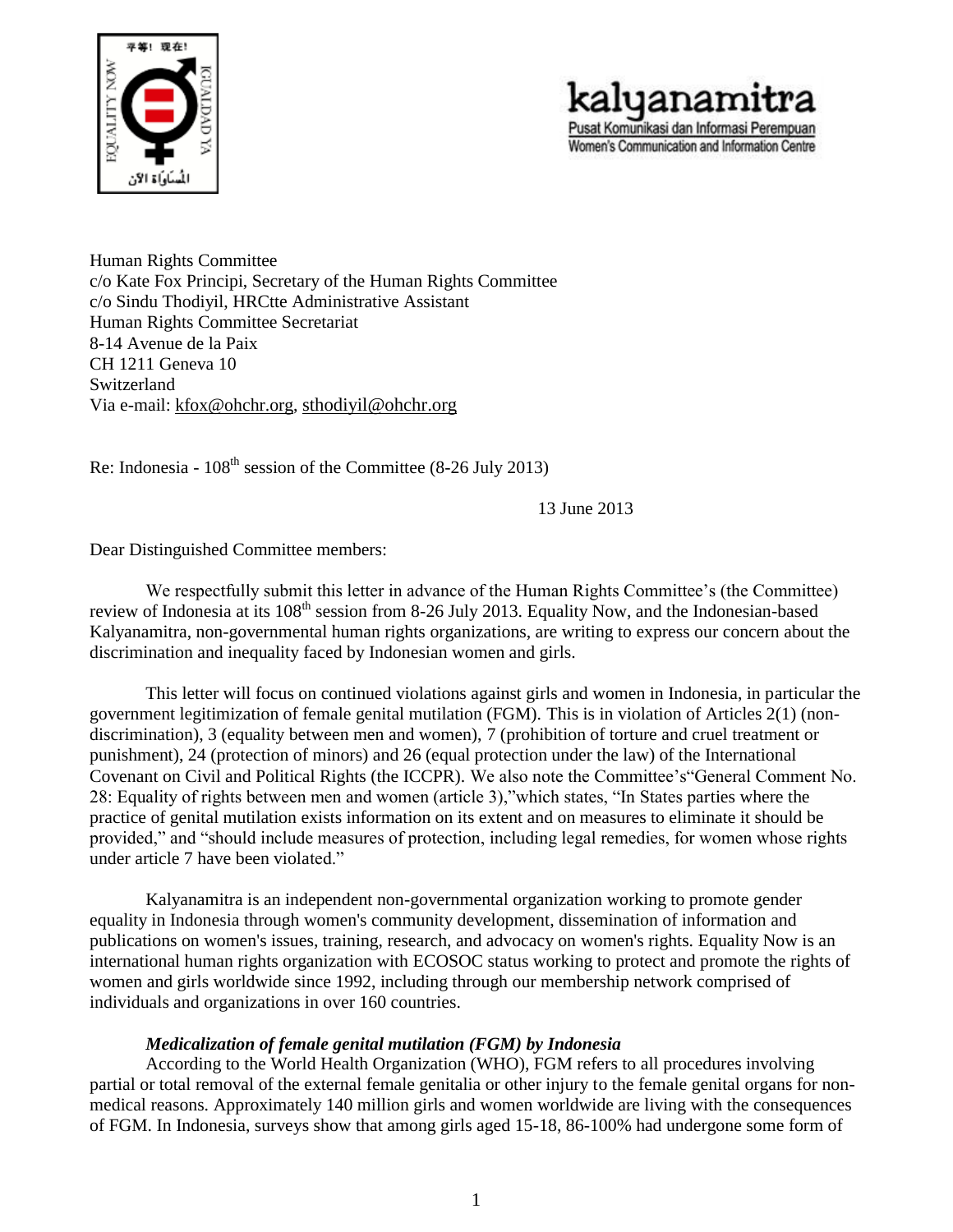FGM that commonly involves cutting or injury to the clitoris. Approximately 92% of the surveyed families expressed support for the continuation of FGM not only for their daughters but also for their future granddaughters.<sup>1</sup> In Indonesia it is generally practiced on baby girls within the first six weeks of birth, but may vary depending on local customs. Reasons given for the practice include religion, custom, "cleanliness" and suppressing sexual desire.<sup>2</sup>

In 2006, the Director General of Public Health Management, Ministry of Health, issued a circular that prohibited medical personnel from performing FGM. However, this was rendered ineffectual when, in November 2010, the Indonesian Ministry of Health passed a regulation [No. 1636/MENKES/PER/XI/2010 regarding "Female Circumcision"] legitimizing the practice of FGM and authorizing medical professionals to perform it.<sup>3</sup> Though this "medicalization" of FGM permits a procedure that is harmful to girls and women and represents a violation of the ethical code governing the professional conduct of nurses, midwives and other health care workers, efforts to overturn the legislation have been unsuccessful; human rights groups on the ground fear an increase in FGM due to this regulation.

We are concerned that medicalization of any form of FGM legitimizes the practice thus rendering it impossible to stop the practice. In collaboration with Kalyanamitra, Equality Now issued an Action in [2012](http://www.equalitynow.org/take_action/fgm_action431) calling on the Indonesian government to live up to its domestic and international obligations by: repealing the 2010 Ministry of Health regulation legitimizing the practice of FGM; enacting and implementing comprehensive legislation banning FGM with strong penalties for violators; and conducting public awareness-raising and education campaigns to change cultural perception and beliefs on FGM. (Please see attached Action.<sup>4</sup>)

The Indonesian regulation on "Female Circumcision" runs counter to a number of Indonesian laws which include decrees enshrining international legal obligations in the national legal framework. These are Law No. 7/1984 on the ratification of the International Convention on the Elimination of All Forms of Discrimination against Women (CEDAW); Law No. 5/1998 on the ratification of the Convention against Torture and Other Cruel, Inhuman or Degrading Treatment or Punishment (CAT); Law No. 39/1999 on Human Rights; Law No. 23/2002 on Child Protection; Law No. 23/2004 on the Elimination of Domestic Violence; and Law No. 23/2009 on Health.

Indonesia is also a member of the World Health Assembly of the WHO which passed a resolution in 2008 urging all member states to accelerate work towards the elimination of FGM, to enact and enforce legislation against the practice and to prohibit performance of FGM by any person including medical professionals.<sup>5</sup> The WHO has consistently stated that, "under no circumstances should FGM be performed by health professionals or in health establishments."<sup>6</sup> In a 2010 interagency publication, "Global strategy to stop health-care providers from performing female genital mutilation," a number of organizations including UN bodies and the WHO found that "[t]he involvement of health-care providers in the performance of FGM is likely to create a sense of legitimacy for the practice. It gives the impression that the procedure is good for health, or at least that it is harmless. This can further contribute to institutionalization of the practice, rendering it a routine procedure and even leading to its spread into cultural groups that currently do not practice it."<sup>7</sup>

In addition, the regulation runs counter to a recently passed U.N. General Assembly resolution on eradicating FGM which expresses concern about "evidence of an increase in the incidence of female genital mutilations being carried out by medical personnel in all regions in which they are practiced", and urges member states to "condemn all harmful practices that affect women and girls, in particular female genital mutilations, whether committed within or outside a medical institution, and to take all necessary measures, including enacting and enforcing legislation to prohibit female genital mutilations."( $A/C.3/67/L.21/Rev.1^*, \P 4)^8$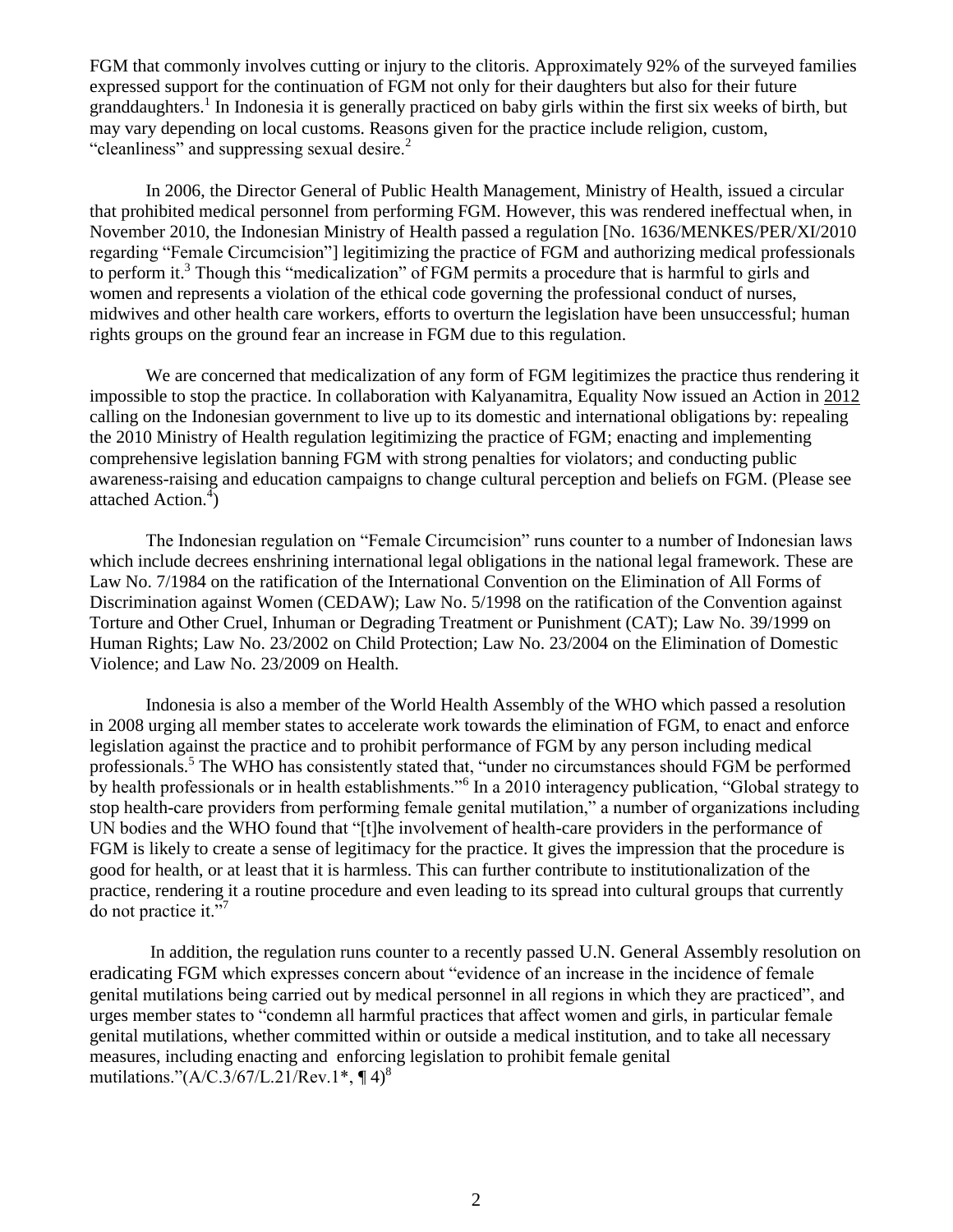In its 2012 consideration of Indonesia's report the CEDAW Committee expressed its deep concern about "the serious regression with regard to the practice" of FGM and particularly the Ministry of Health's regulation authorizing certain medical practitioners to conduct FGM. It called on the Indonesian Government to withdraw the 2010 regulation and to "adopt robust legislation which will criminalize all forms of female genital mutilation…and provide sanctions against offenders."(CEDAW/C/IDN/CO/6-7, ¶ 21, 22) In its examination of Indonesia in 2008, the Committee Against Torture also called for the Government to "adopt all adequate measures to eradicate the persistent practice of female genital mutilation, including through awareness-raising campaigns in cooperation with civil society organizations."(CAT/C/IDN/CO/2, ¶ 16).

In a November 2012 letter, the Special Rapporteur on the right of everyone to the enjoyment of the highest attainable standard of physical and mental health, the Chair-Rapporteur of the Working Group on the issue of discrimination against women in law and in practice, the Special Rapporteur on violence against women, its causes and consequences, and the Special Rapporteur on torture and other cruel, inhuman or degrading treatment or punishment wrote a joint letter to the government of Indonesia expressing concern about the Health Ministry regulation. The letter drew the attention of the government to its obligations under various international covenants highlighting FGM as a human rights violation as well as to the recommendations emanating from the Universal Periodic Review on Indonesia in May  $2012^9$ calling for repeal of the regulation, enactment of strong legislation against FGM and adoption of awareness-raising campaigns in cooperation with civil society organizations.

The Indonesian Health Ministry maintains that this regulatory step has been taken to make the procedure safer and to discourage demand for traditional healers performing the procedure which would increase chances of complications. In a March 2013 report, the Special Rapporteur on torture and other cruel, inhuman or degrading treatment or punishment responded to this position stating that the procedure "amounts to torture or cruel, inhuman and degrading treatment and that regulating it even for purposes of ensuring safe and professional procedures serves only to provide cover for a practice that violates the State's obligations under international law." The report went on to say that the Special Rapporteur "insists that the Government of Indonesia repeal the abovementioned legislation."(A/HRC/22/53/Add.4, ¶ 47).

The Committee in its list of issues to the government of Indonesia asked the State party to "respond to reports that the law does not prohibit female genital mutilation (FGM)" and to "explain how the medicalization of the practice of FGM is compatible with the rights provided for under the Covenant." (CCPR/C/IDN/Q/1, ¶ 18).We are encouraged to see that the Committee has raised this issue and hope the Committee will emphasize the urgent need to repeal the 2010 regulation and enact and implement comprehensive legislation against FGM.

## *Suggested Questions to the State Party*

We would respectfully urge the Committee to raise with the Indonesian government during its review the following questions with regard to issues raised in this letter:

- 1) What are the government's plans to repeal the 2010 regulation legitimizing the practice of FGM?
- 2) What measures has the government explored to raise awareness and educate the public about FGM as primarily a violation of the human rights of girls and women and not just a health issue?
- 3) What are the government's plans to enact and effectively implement legislation banning FGM?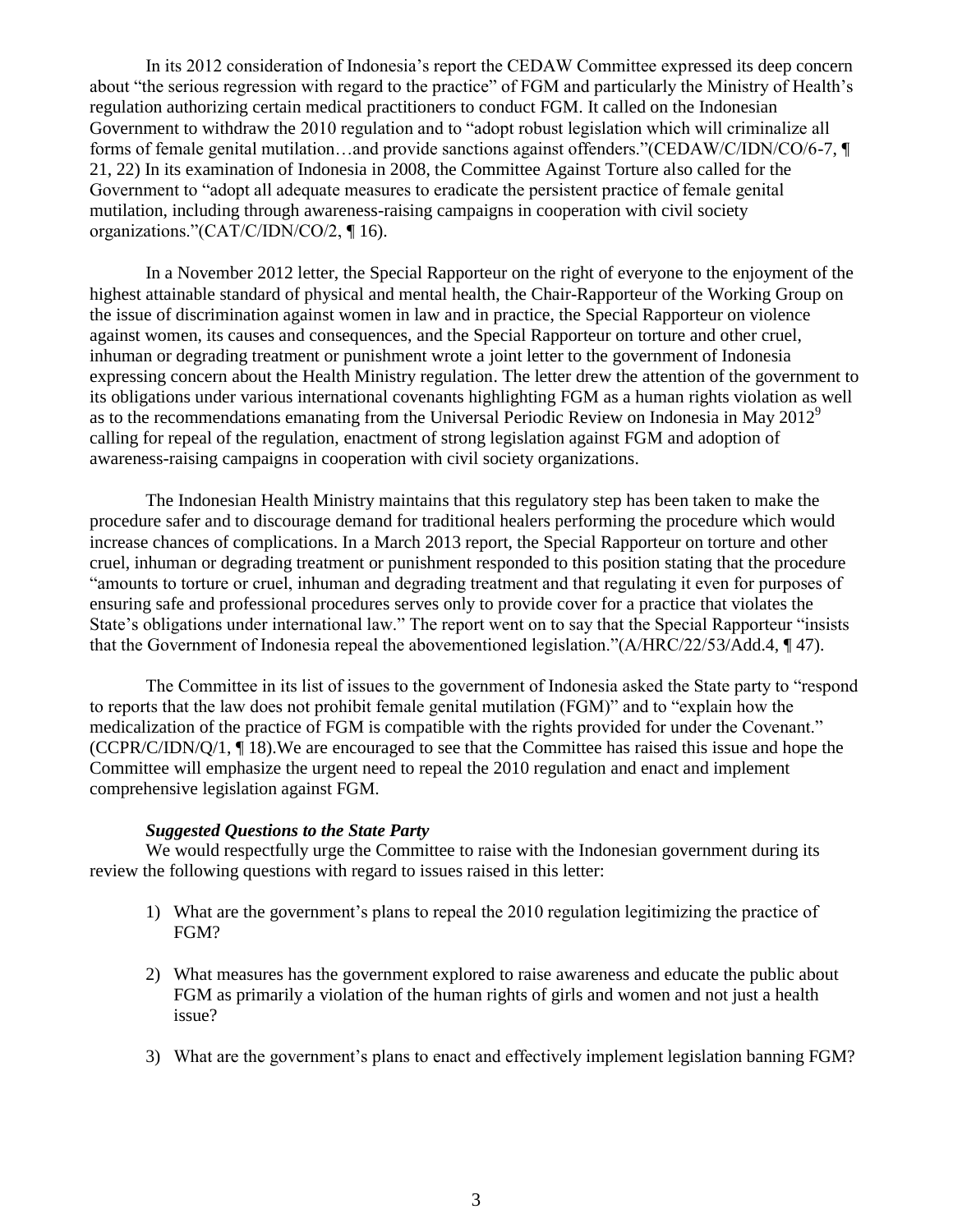## *Proposed Recommendations*

We also urge the Committee to consider the following recommendations to the Indonesian government:

- 1) Repeal the 2010 Ministry of Health regulation legitimizing the practice of FGM.
- 2) Put in place comprehensive legislation criminalizing all forms of FGM with strong penalties for violators.
- 3) In cooperation with civil society organizations, conduct public awareness-raising, education and sensitization campaigns to change cultural perception and beliefs on FGM and acknowledging FGM as a human rights violation with harmful consequences.

Thank you very much for your kind attention, and please do not hesitate to contact us if we can provide further information.

Sincerely,

y Hassan

Yasmeen Hassan Global Director Equality Now

PUSAT KOMUNIKASI DAN INFORMASI PEREMPUAN

Listyowati Chairperson Kalyanamitra

Enclosures

 $\overline{a}$ 

http://whqlibdoc.who.int/hq/2010/WHO\_RHR\_10.9\_eng.pdf

<sup>&</sup>lt;sup>1</sup> Population Council, "Female Circumcision in Indonesia: Extent, Implications and Possible Interventions to Uphold Women's Health Rights," (2003), available at http://www.popcouncil.org/pdfs/frontiers/reports/Indonesia\_FGM.pdf <sup>2</sup>Amnesty International, "Left without a choice, Barriers to reproductive health in Indonesia," (2010) available at http://www.amnesty.org/en/library/info/ASA21/013/2010

<sup>&</sup>lt;sup>3</sup>Minister of Health of the Republic of Indonesia Regulation Number 1636/MENKES/PER/XI/2010 on Female

Circumcision, 15 November 2010, enacted in Jakarta on 28 December 2010.

<sup>&</sup>lt;sup>4</sup>Available at http://www.equalitynow.org/take\_action/fgm\_action431

<sup>&</sup>lt;sup>5</sup> Sixty-First World Health Assembly, Female Genital Mutilation (WHA61.16), 24 May 2008, available at http://apps.who.int/gb/ebwha/pdf\_files/A61/A61\_R16-en.pdf

<sup>6</sup> See WHO Statement on female circumcision to the United Nations, Sub-Commission on Human Rights, 1982.

<sup>7</sup>UNFPA, UNHCR, UNICEF, UNIFEM, WHO, FIGO, ICN, MWIA, WCPA, WMA, "Global strategy to stop health-care providers from performing female genital mutilation," p.9, (2010) available at

<sup>&</sup>lt;sup>8</sup>See General Assembly Resolution (A/C.3/67/L.21/Rev.1<sup>\*</sup>), Intensifying global efforts for the elimination of female genital mutilations, available at

http://www.un.org/ga/search/view\_doc.asp?symbol=A/C.3/67/L.21/Rev.1&referer=http://www.npwj.org/node/5820&Lang  $=E$